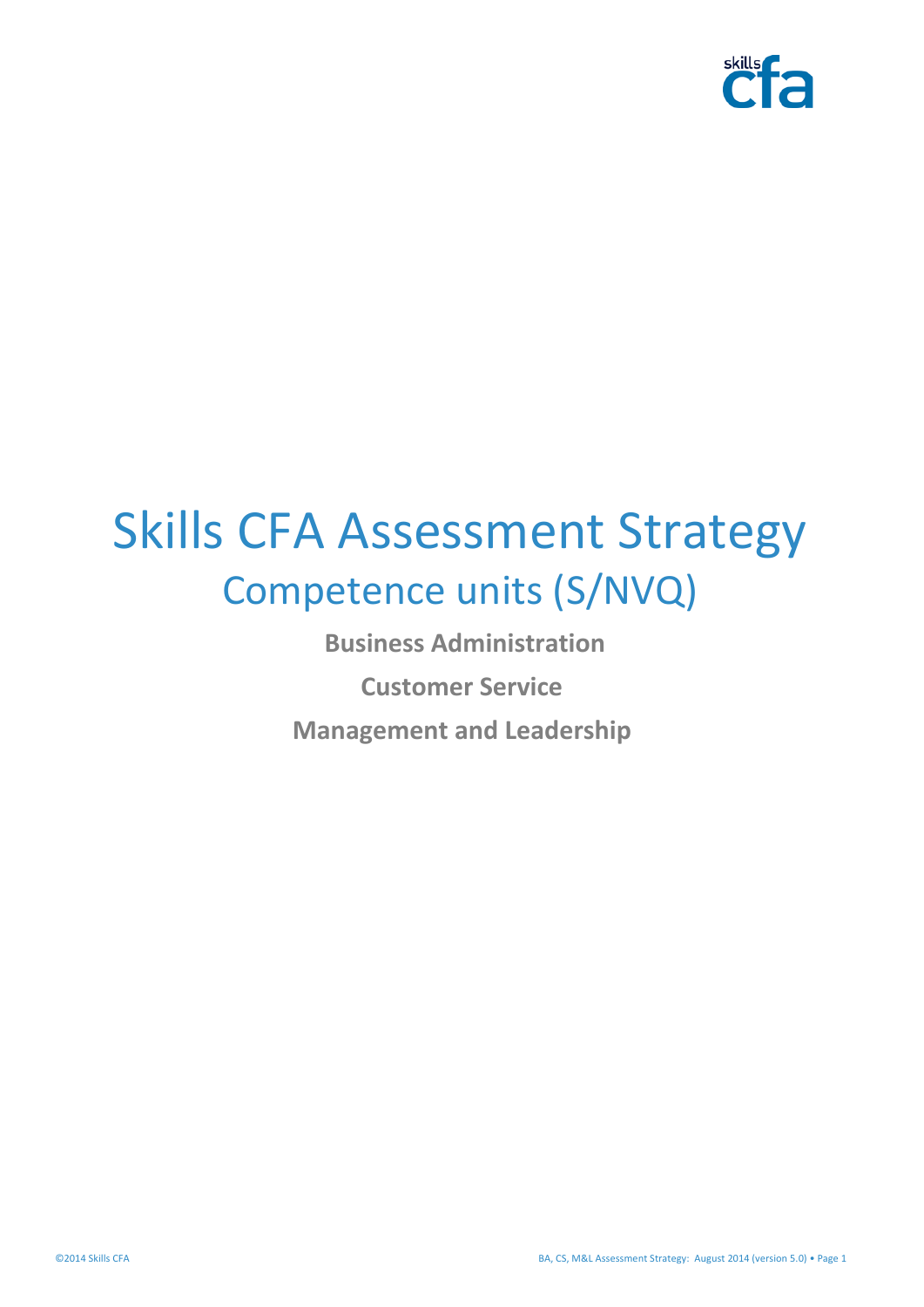

# **Contents**

| No.            | <b>Detail</b>                                              | Page |
|----------------|------------------------------------------------------------|------|
| 1              | Introduction                                               | 3    |
| $\mathfrak{p}$ | External quality control of assessment                     | 4    |
| 3              | Requirements of assessors, external and internal verifiers | 5    |
| 4              | Evidence                                                   | 7    |
| 5.             | Employer direct model                                      | 8    |
| 6              | Appendix A - Realistic Working Environment Guidelines      | 9    |
| 7              | Appendix $B -$ Simulation: a list of unit                  | 10   |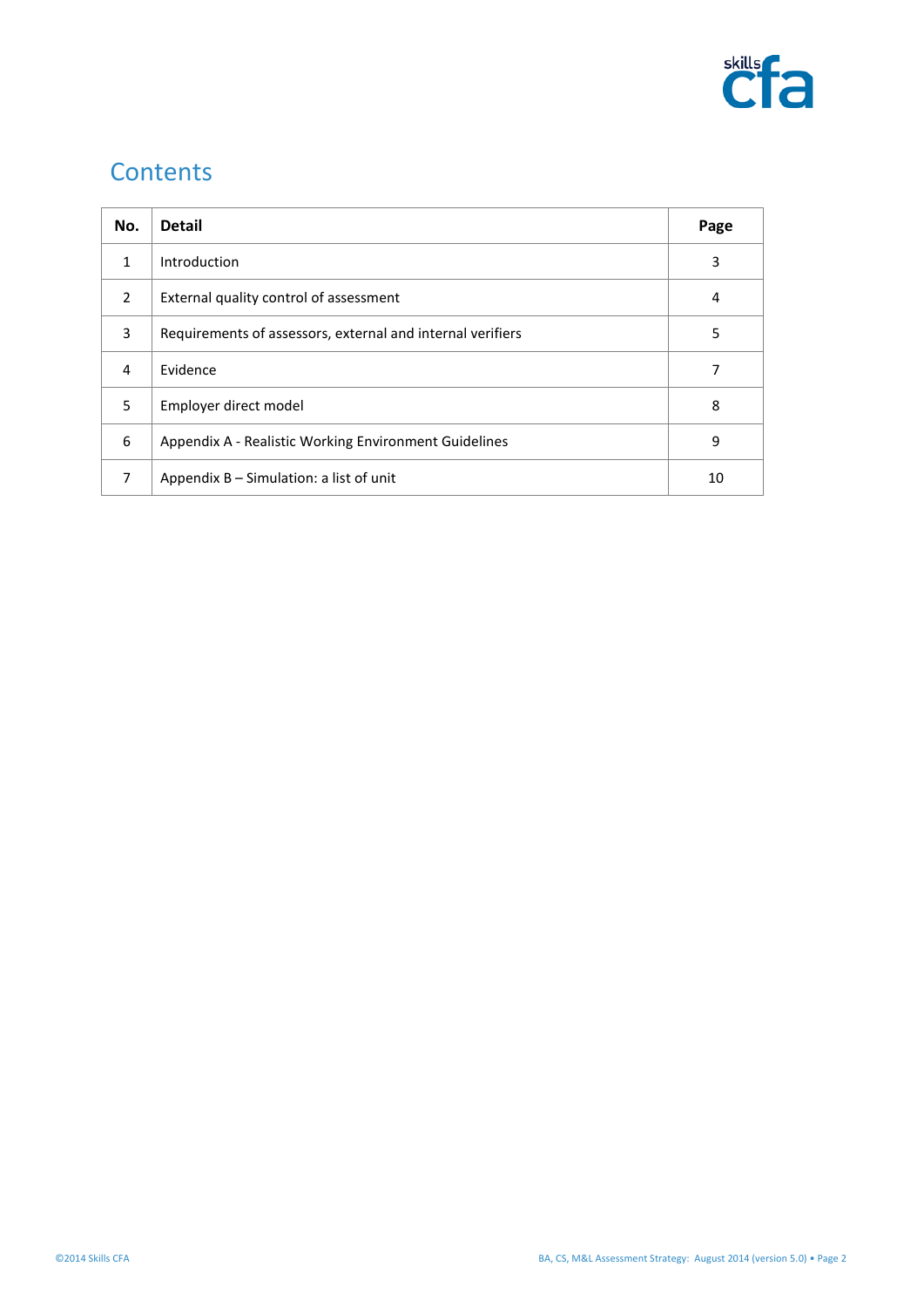

# 1. Introduction

This Assessment Strategy provides principles and guidance to Awarding Organisations for the assessment of competence-based units and qualifications (including Scottish Vocational Qualifications and National Vocational Qualifications) within Business Administration, Customer Service and Management and Leadership in England, Scotland, Wales and Northern Ireland.

This document outlines Skills CFA principles in regards to:

- external quality control of assessment
- requirements of assessor and verifiers
- evidence
- employer direct model.

These principles are in addition to the generic criteria that Awarding Organisations must meet for delivery of qualifications as required by the qualification regulators, for example Ofqual's Regulatory Arrangements for the Qualifications and Credit Framework and any regulatory requirements specified by the SQA Accreditation.

This strategy should only be used for the assessment of the Business Administration, Customer Service and Management and Leadership competence-knowledge based units and qualifications owned by Skills CFA. Units which have been imported by Skills CFA into their apprenticeships or competence-based qualifications will be assessed in compliance with their relevant assessment strategies. Awarding Organisations may assess knowledge-only units as they see fit.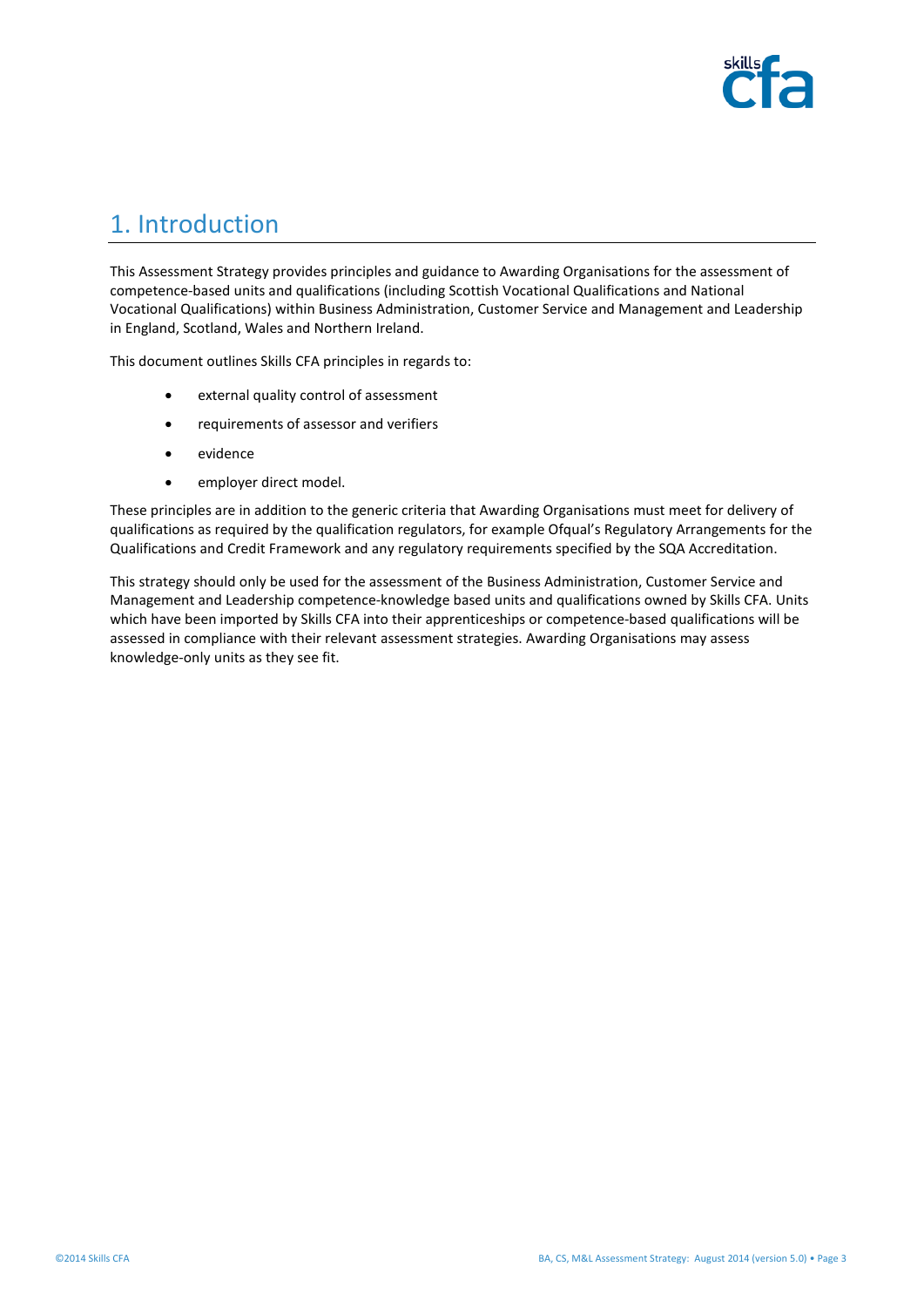

# 2. External quality control of assessment

The quality of the assessment process is the responsibility of Awarding Organisations. However, Skills CFA encourages flexibility and innovation of approach, alongside robust systems to support quality control. Awarding Organisations are also encouraged to detail their approach to external verification, risk assessment and data requests.

#### **2.1 External verification**

- Awarding Organisations are responsible for the competence of external verifiers. It is the responsibility of Awarding Organisations to monitor centres' performance in accordance with regulatory requirements.
- Awarding Organisations must consistently apply external verification processes at all assessment centres delivering competence-based qualifications. These should be underpinned by standard risk assessment and risk management processes.

#### **2.2 Risk assessment**

- Awarding Organisations must carry out standard risk assessments for all qualification assessment centres that are delivering competence-based qualifications. Identified risks must be managed appropriately.
- Awarding Organisations must retain evidence to prove that a risk assessment has been carried out for each approved centre, and that a strategy to minimise any identified risk has been implemented.

#### **2.3 Data requests**

• Each quarter, Awarding Organisations must provide registration and achievement data at all qualification levels and unit levels (where possible) to Skills CFA.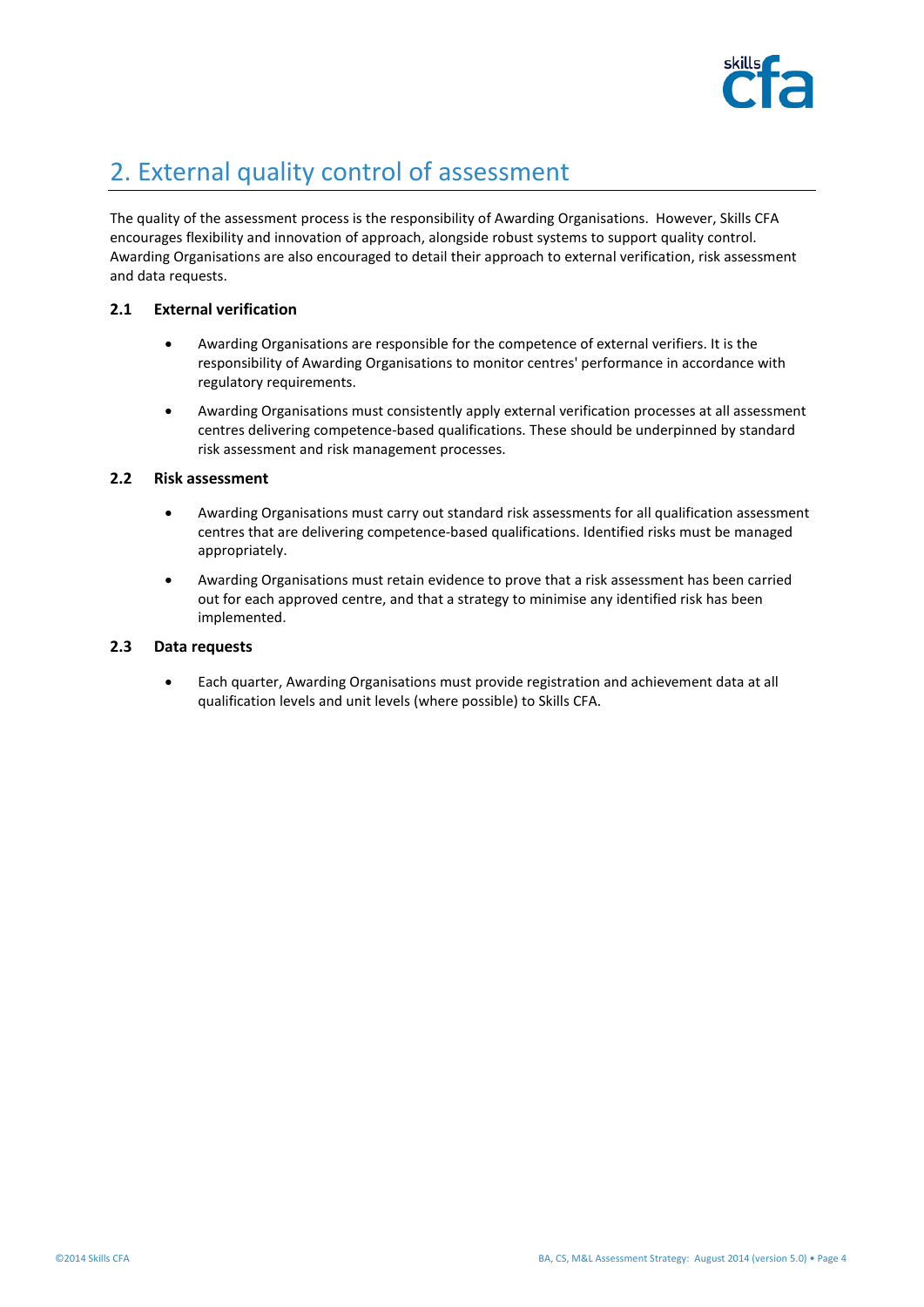

# 3 Requirements of assessors, external and internal verifiers

Candidates may be assessed, moderated or verified at work either by several appointed individuals.

#### **3.1 Assessors**

The primary responsibility of an Assessor is to assess candidates' performance in a range of tasks and to ensure the evidence submitted by the candidate meets the requirements of the assessment criteria.

It is important that an assessor can recognise occupational competence as specified by the national standard. Assessors therefore need to have a thorough understanding of assessment and quality assurance practices, as well as have in-depth technical understanding related to the qualifications for which they are assessing candidates.

To be able to assess candidates, Assessors must:

• hold an appropriate qualification, as specified by the appropriate regulatory authority, confirming their competence to assess candidates undertaking competence-based units and qualifications. Assessors holding older qualifications must be able to demonstrate that they are assessing to the current standards;

#### **OR**

- be working toward an appropriate qualification, as specified by the appropriate regulatory authority. An Assessors working towards an appropriate qualification must ensure their decisions are countersigned by a suitably-qualified assessor/verifier and should be supported by a qualified assessor throughout their training period.
- be "occupationally competent". Assessors must provide current evidence of competence, knowledge and understanding in the areas to be assessed. This will normally be achieved through demonstrating competence in the roles which are to be assessed or demonstrated by relevant experience and continuing professional development (CPD) which may include the achievement of qualifications relevant to the areas being assessed.
- have a full and current understanding of the units of competence and requirements of the qualifications being assessed, including the quality of assessment and the assessment process.

It is the responsibility of approved centres to select and appoint assessors.

#### **3.2 External quality assurer (EQA)[1](#page-0-0)**

The primary responsibility of EQAs is to assure quality of internal verification and assessments across the centres for which they are responsible. EQAs must have a thorough understanding of quality assurance and assessment practices, as well as in-depth technical knowledge related to the qualifications that they are externally verifying.

EQAs must:

• hold an appropriate qualification as specified by the appropriate regulatory authority, confirming their competence to verify competence-based assessments. EQAs holding older qualifications must be able to demonstrate that they are verifying to the current standards;

**OR**

<span id="page-4-0"></span>1

 $<sup>1</sup>$  Also known as External Verifier (EV)</sup>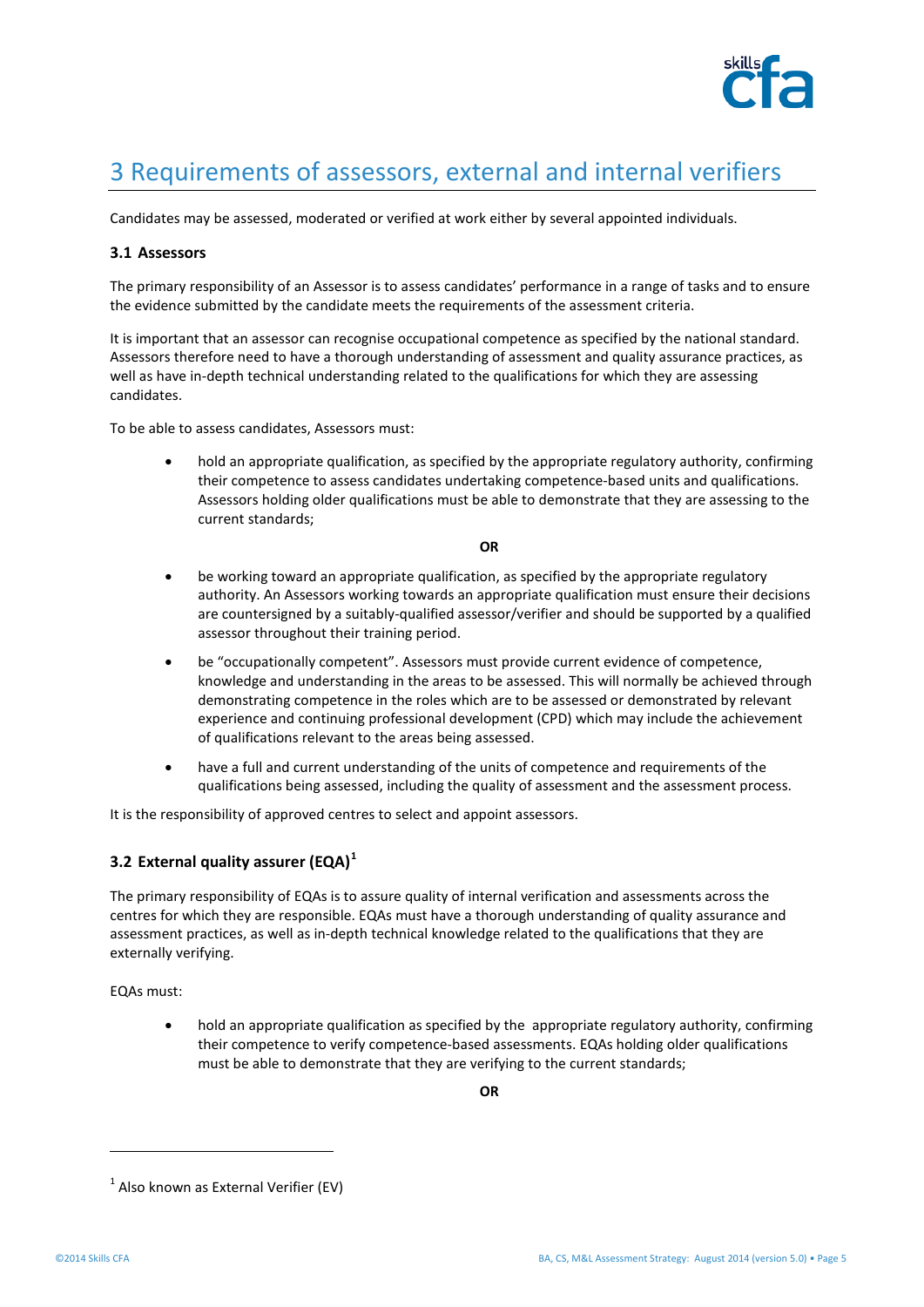

- be working toward an appropriate qualification, as specified by the appropriate regulatory authority. If EQAs are working towards an appropriate qualification, their decisions must be countersigned by a suitably qualified EQA<sup>[2](#page-4-0)</sup> and should be supported by a qualified EQA throughout their training period.
- be "occupationally competent. EQAs must demonstrate sufficient and current understanding of the qualifications to be verified, and know how they are applied in business.
- demonstrate competent practice in external verification of assessment, and demonstrate understanding of the principles and practices of external verification of assessment, including the quality of assessment and the assessment process.

It is the responsibility of the awarding body to select and appoint EQAs.

### **3.3 Internal quality assurer (IQA)[3](#page-5-0)**

A primary responsibility of IQAs is to assure the quality and consistency of assessments by the assessors for whom they are responsible. IQAs therefore need to have a thorough understanding of quality assurance and assessment practices, as well as sufficient technical understanding related to the qualifications that they are internally verifying. It will be the responsibility of the approved centre to select and appoint IQA.s

IQAs must:

• hold an appropriate qualification, as specified by the appropriate regulatory authority, confirming their competence to internally verify competence-based assessments and candidates. IQAs holding older qualifications must be able to demonstrate that they are verifying to the current standards;

#### **OR**

- be working toward an appropriate qualification, as specified by the appropriate regulatory authority. If an IQA is working towards an appropriate qualification, their decisions must be countersigned by a suitably qualified IQA $4$  and should be supported by a qualified IQA throughout their training period.
- be "occupationally competent. IQAs must demonstrate sufficient and current understanding of the qualifications to be internally verified, and know how they are applied in business.
- demonstrate competent practice in internal verification of assessment, and demonstrate understanding of the principles and practices of internal verification of assessment, including the quality of assessment and the assessment process.

Skills CFA and awarding organisations requires all assessors, moderators and verifiers to maintain current Business Administration, Customer Service and Management and Leadership competence to deliver these functions. Skills CFA recognises this can be achieved in many ways. However, such information must be formally recorded in individual CPD records that are maintained in assessment centres.

1

 $2$  The need for countersigning the decisions of EQAs working towards a qualification, applies to England and Wales and not Scotland.<br> $3$  Also known as Internal Verifier (IV)

<span id="page-5-1"></span><span id="page-5-0"></span> $4$  The need for countersigning the decisions of IQAs working towards a qualification, applies to England and Wales and not Scotland.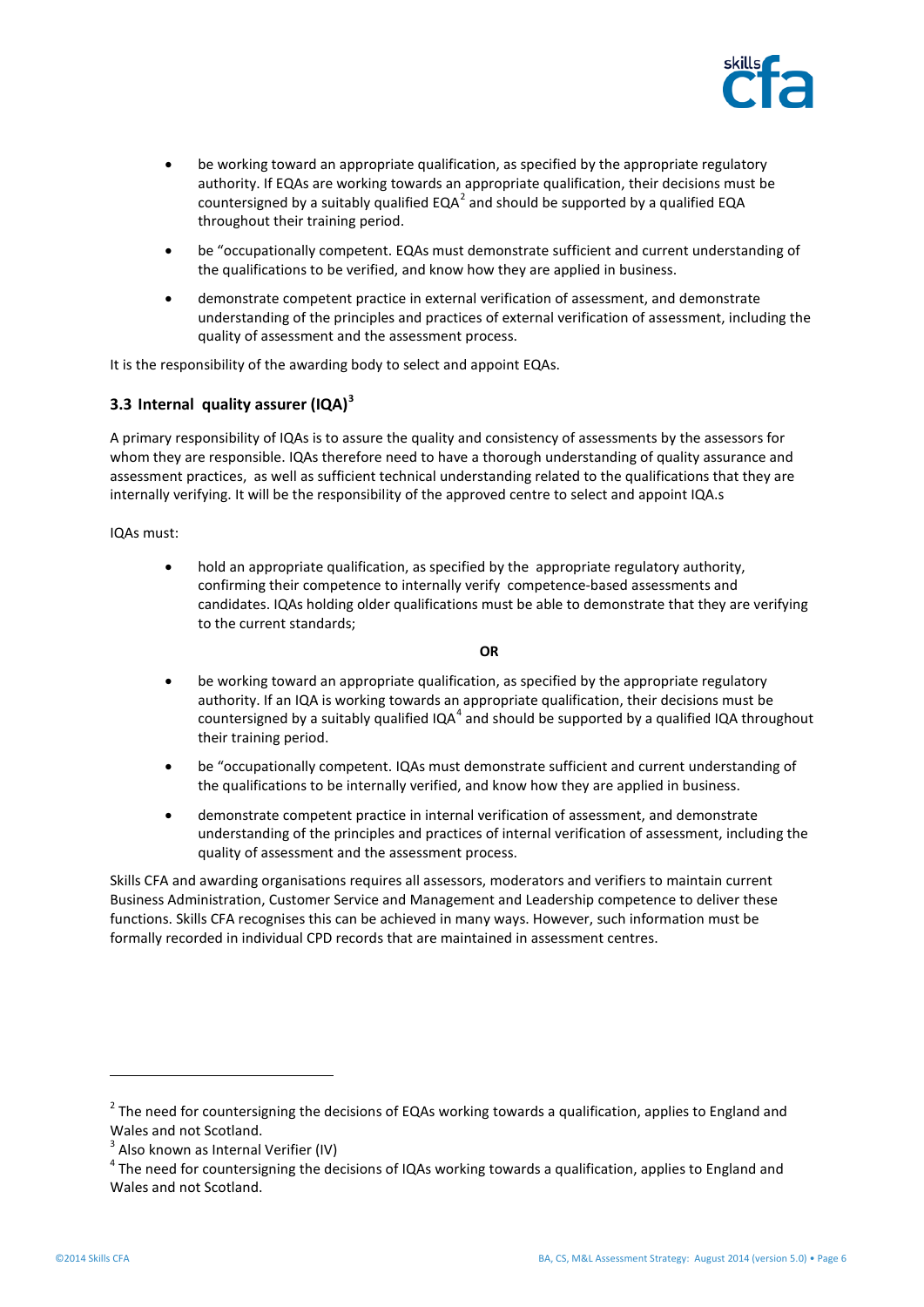

### 4. Evidence

#### **4.1 Evidence from Workplace Performance**

- Evidence of occupational competence of all competence units at any level, should be generated and collected through performance under workplace conditions. This includes the knowledgebased learning outcomes and assessment criteria of the competence units.
- These conditions would be those typical to the candidate's normal place of work. The evidence collected under these conditions should also be as naturally occurring as possible. It is accepted that not all employees have identical workplace conditions and therefore there cannot be assessment conditions that are identical for all candidates. However, assessors must ensure that, as far as possible, the conditions for assessment should be those under which the candidate usually works.

#### **4.2 Simulation**

- Simulation can be applied to all units listed in Appendix B.
- Where simulation is used for units at Level 2 and above, it should only form a small part of the evidence for the qualification.
- Evidence may be produced through simulation solely in exceptional circumstances. The exceptional circumstances, under which simulation is possible, are those situations that are not naturally or readily occurring, such as response to emergencies.
- Simulation must be undertaken in a 'realistic working environment' (RWE). A RWE is "an environment which replicates the key characteristics in which the skill to be assessed is normally employed". The RWE must provide conditions the same as the normal day-to-day working environment, with a similar range of demands, pressures and requirements for cost-effective working. Guidelines for using RWE can be found in Appendix A.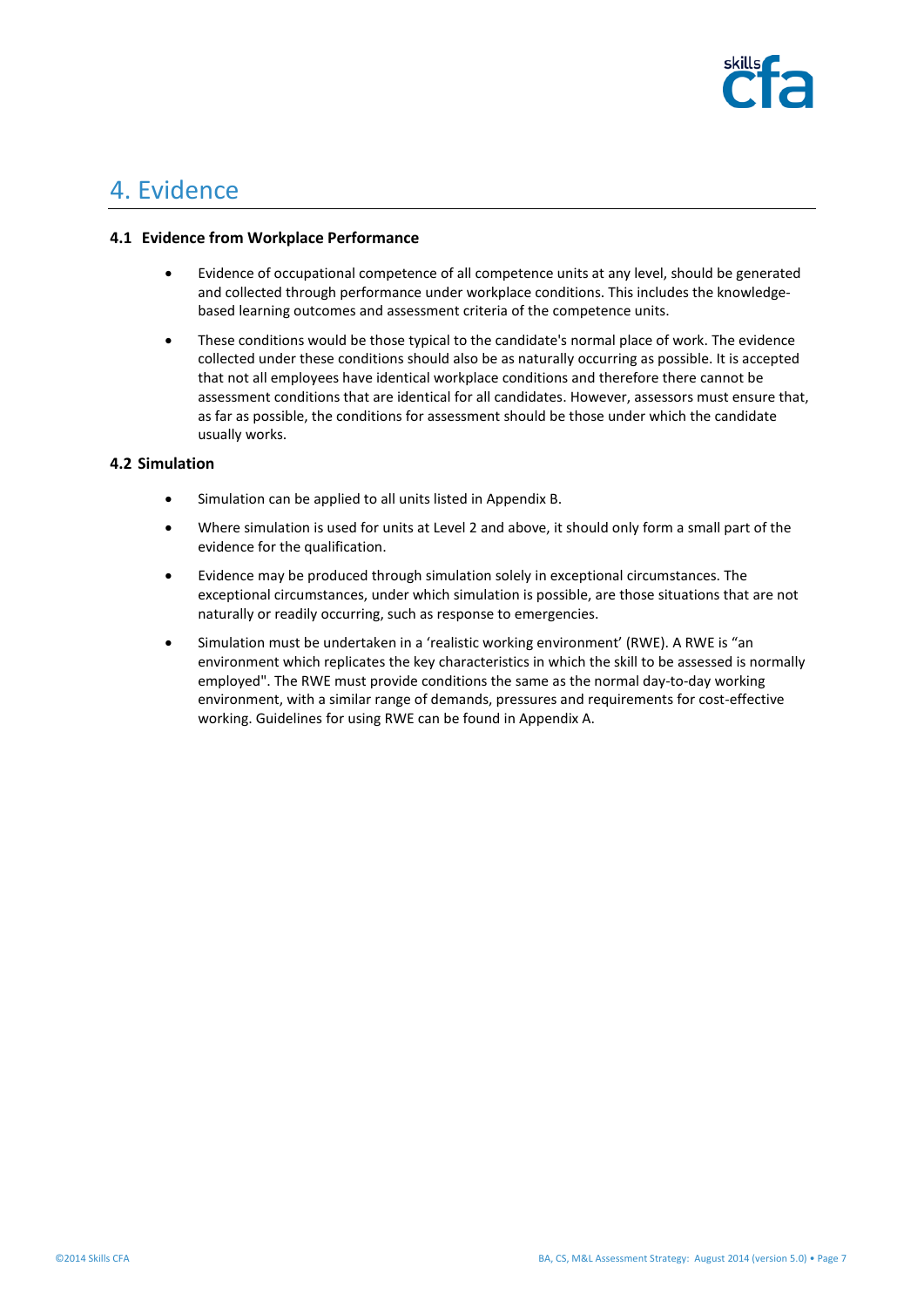

### 5 Employer direct model

Skills CFA encourages the use of an employer direct model. The employer direct model is where colleagues, supervisors and/or managers in the workplace are involved in the assessment process. Under this model, the employer, with the agreement of their Awarding Organisation may choose between:

• Achieving the appropriate regulatory body approved unit qualifications for assessment;

**OR**

• Demonstrating that the employer's training and development activity undertaken to prepare, validate and review these assessment roles, maps 100% to the National Occupational Standards which these qualifications are based on. The mapping process must be agreed by the Awarding Organisation as providing the equivalent level of rigour and robustness as achievement of the unit qualification

In order to use the employer direct model:

- **An organisation must:**
	- o have staff who have achieved, or be working towards achieving, appropriate regulatory body approved unit qualifications for assessment, moderation or verification;

**OR**

- o seek guidance and approval from an awarding organisation to demonstrate that they have:
	- appropriate processes in place to facilitate assessment, moderation or verification functions
	- **Example 20 and 100% mapping of the trainer, supervisor or managers'** assessment, moderation or verification skills and knowledge to the National Occupational Standards upon which the qualifications above are based.
- **An Awarding Organisation must:**
	- o offer this model to employers only
	- o supply information on the requirements for internal and external moderation/verification activities to assessment centres.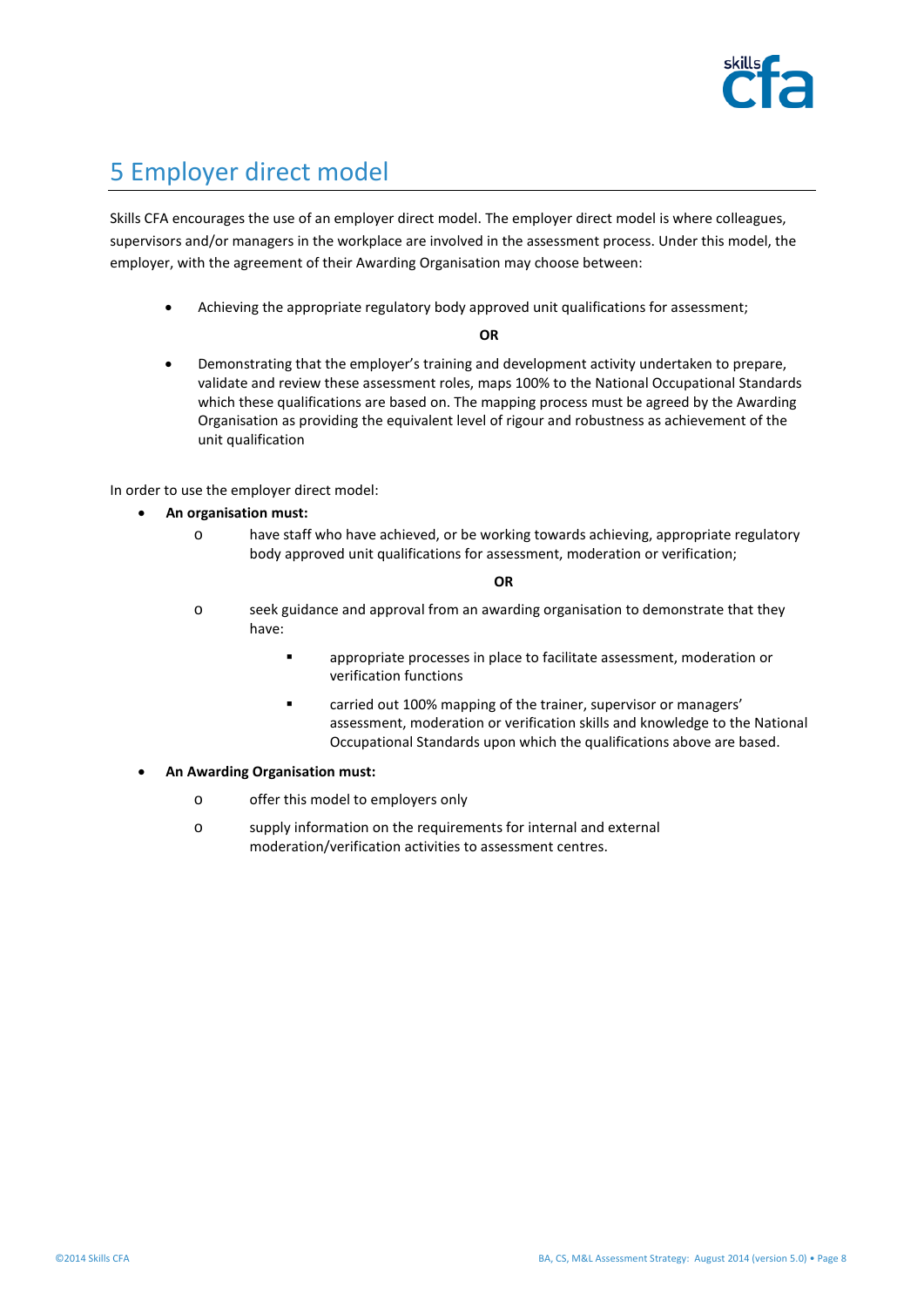

# 6. Appendix A – Realistic Working Environment Guidelines

Realistic Working Environment (RWE) can be applied to all the units in Appendix B:

It is essential that organisations wishing to operate a RWE operate in an environment which reflects a real work setting. This will ensure that any competence achieved in this way will be sustained in real employment.

To undertake the assessment in a RWE the following guidelines must be met:

- 1. the RWE is managed as a real work situation
- 2. assessment must be carried out under realistic business pressures
- 3. all services that are carried out should be completed in a way, and to a timescale, that is acceptable in business organisations
- 4. candidates must be expected to achieve a volume of work comparable to normal business practices
- 5. the range of services, products, tools, materials and equipment that the candidates use must be up to date and available
- 6. account must be taken of any legislation or regulations in relation to the type of work that is being carried out
- 7. candidates must be given workplace responsibilities to enable them to meet the requirements of the units
- 8. customer perceptions of the RWE is similar to that found in the work situation being represented
- 9. candidates must show that their productivity reflects those found in the work situation being represented.